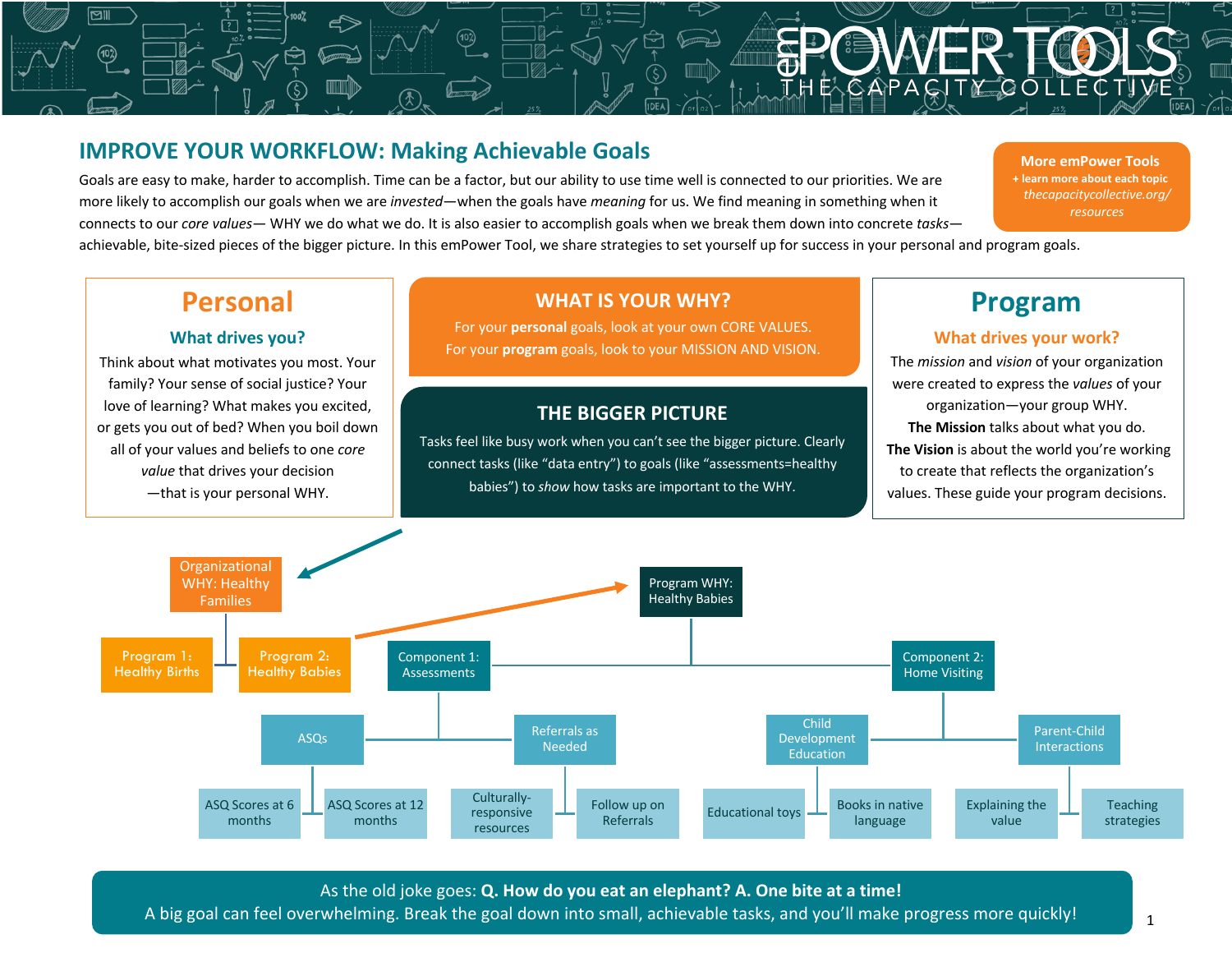

## **SMART Goals**

Using the SMART approach makes it easier to succeed in your goal because it helps you carefully think about what you want to accomplish and when.

#### **Specific**



Your goal is clear and detailed and has a direct connection to the organization and/or program's big picture.

**Example:** Measure if each home visitor completes 3 home visits per month, rather than "home visitors complete home visits."

#### **Measurable**



Your goal can be measured by a number or pattern of tasks that are accomplished, to track the progress and success of a goal.

**Example:** Measure specific aspects of a birth, like NICU admission, instead of opinions like "good" or "bad" birth experience.

#### **Attainable**



**R**

**T**

Your goal is realistic (attainable) when you carefully consider the systems and resources that affect your ability to achieve the goal.

**Example:** Instead of 100% attendance, our goal is 85%. Our client's lives are complex, so perfect attendance is unlikely.

#### **Relevant**

Your goal aligns with your WHY—your core values, and your mission/vision.

**Example:** To understand our impact on a child's social-emotional health (WHY), we'll collect ASQ-SE scores for each child each year.

#### **Time-Based**

Your goal has a set deadline.

**Example:** We will increase our home visit completion rate to 90% by the end of the program year.

## **Set Yourself up For Success**

| Time                                                                                       | <b>Rewards</b>                                                                                                 | Accountability                                                                            | <b>Connect</b>                                                                            |
|--------------------------------------------------------------------------------------------|----------------------------------------------------------------------------------------------------------------|-------------------------------------------------------------------------------------------|-------------------------------------------------------------------------------------------|
| Carve out<br>regular,<br>dedicated time in<br>the schedule so it<br>can actually<br>happen | Celebrate small<br>successes along<br>the way. Cross a<br>task off a list.<br>Note progress in<br>a staff mtg. | Build in regular<br>check-ins to track<br>progress.<br>Get investment<br>from leadership. | Connect back to<br>the bigger<br>picture<br>Make clear<br>connections to<br>the group WHY |

#### **Understand the factors that affect your goals**

**SWOT** analysis is used to take a good, hard look at a program or organization, and make sure goals are actually achievable. If you do not have the right structures in place, and/or don't have what you need to accomplish the goals, you can work to change the structures and needs, or change the goals.

#### **Strengths**

What do we do *well*?

- We meet families *where they are.*
- We have engaged, compassionate staff.

What do we do *differently than others?*

- We improve the service model with our culturally responsive approach.
- We include different ways of knowing, like storytelling.

#### **Opportunities**

How can we use our talents well?

- Give time for Home Visitors to share their favorite tips and tricks.
- Regularly ask staff about their professional development goals.

How to set our staff set up for success?

• Do a Process Review to find opportunities to improve workflows for staff.

#### **Weaknesses**

High staff burnout and turnover. Limited resources, little access to professional development.

- Does everyone have the training they need to be successful?
- Does everyone have clear roles and responsibilities?
- Does everyone have clear processes and procedures?

#### **Threats**

Gentrification and housing prices

- Clients are being pushed further and further out of the city.
- More and more of our clients are experiencing houselessness.

Institutionalized racism

- Our clients are receiving unequal treatment from service providers.
- White favoritism in systems.

*We encourage you to share these resources with your organization, and other local social service organizations. PLEASE NOTE: this handout is the intellectual property of The Capacity Collective. Please do not duplicate parts, or adapt, without the express permission of The Capacity Collective. Thank you for supporting our work!*